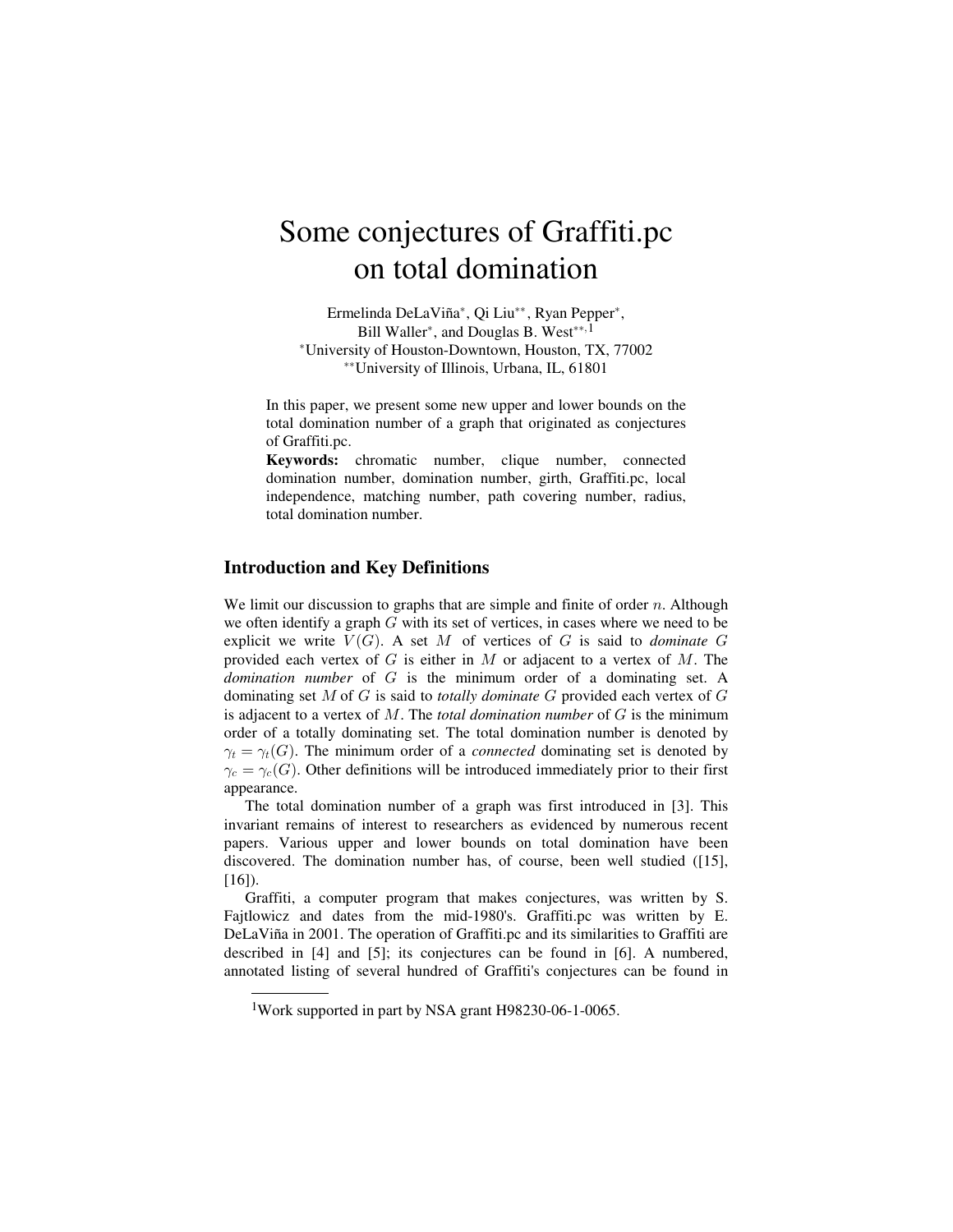[10]. Both Graffiti and Graffiti.pc have correctly conjectured a number of new bounds for several well studied graph invariants; bibliographical information on resulting papers can be found in [7].

Recently, DeLaViña used Graffiti.pc to generate conjectures involving the total domination number. Several of the consequent conjectures either follow from known results or have been resolved. A numbered, annotated listing of Graffiti.pc's total domination conjectures and their current status can be found in [6]. In this paper, we present the proofs of several of these conjectures that are new, so far as we can determine, as well as the proofs of some related conjectures motivated by Graffiti.pc's conjectures.

Graffiti.pc employs two main strategies for generating conjectures. The first of these is due to Fajtlowicz and is known as the "Dalmatian heuristic" [11]. All but two of the Graffiti.pc conjectures cited in this paper are Dalmatian conjectures. The other two are Sophie conjectures. The "Sophie heuristic" (due to DeLaViña and B. Waller) is the second main strategy Graffiti.pc uses to generate conjectures. See [8] for a description of Graffiti.pc's Sophie heuristic.

#### **Results and Proofs**

The *eccentricity* of a vertex  $v$  of a connected graph  $G$  is the maximum of the distances from  $v$  to the other vertices of  $G$ . The maximum eccentricity taken over all vertices of G is called the *diameter* of G and is denoted by  $d = d(G)$ . The minimum eccentricity taken over all vertices of  $G$  is called the *radius* of  $G$ and is denoted by  $r = r(G)$ . The radius of a graph has sometimes been used to provide lower bounds for domination-related invariants. One of the first results along these lines is the following theorem, which originated as a conjecture of the computer program Graffiti [10]. There are several independent proofs of this theorem (see [9], [12], [13], [14]). Let  $\alpha = \alpha(G)$  denote the *independence number* of  $G$ : this is the maximum order of a set of pairwise non-adjacent vertices of  $G$ .

#### **Theorem 1:** Let G be a connected graph. Then

 $\alpha \geq r$ .

A stronger result due to Fajtlowicz [13] uses the radius to provide a lower bound for the *bipartite number*  $b = b(G)$  of a graph G. This is the maximum order of an induced bipartite subgraph of  $G$ .

**Theorem 2:** Let G be a connected graph. Then

 $b > 2r$ .

We now show that the radius can also provide a lower bound for the total domination number. This is Graffiti.pc's Conjecture 230 in [6].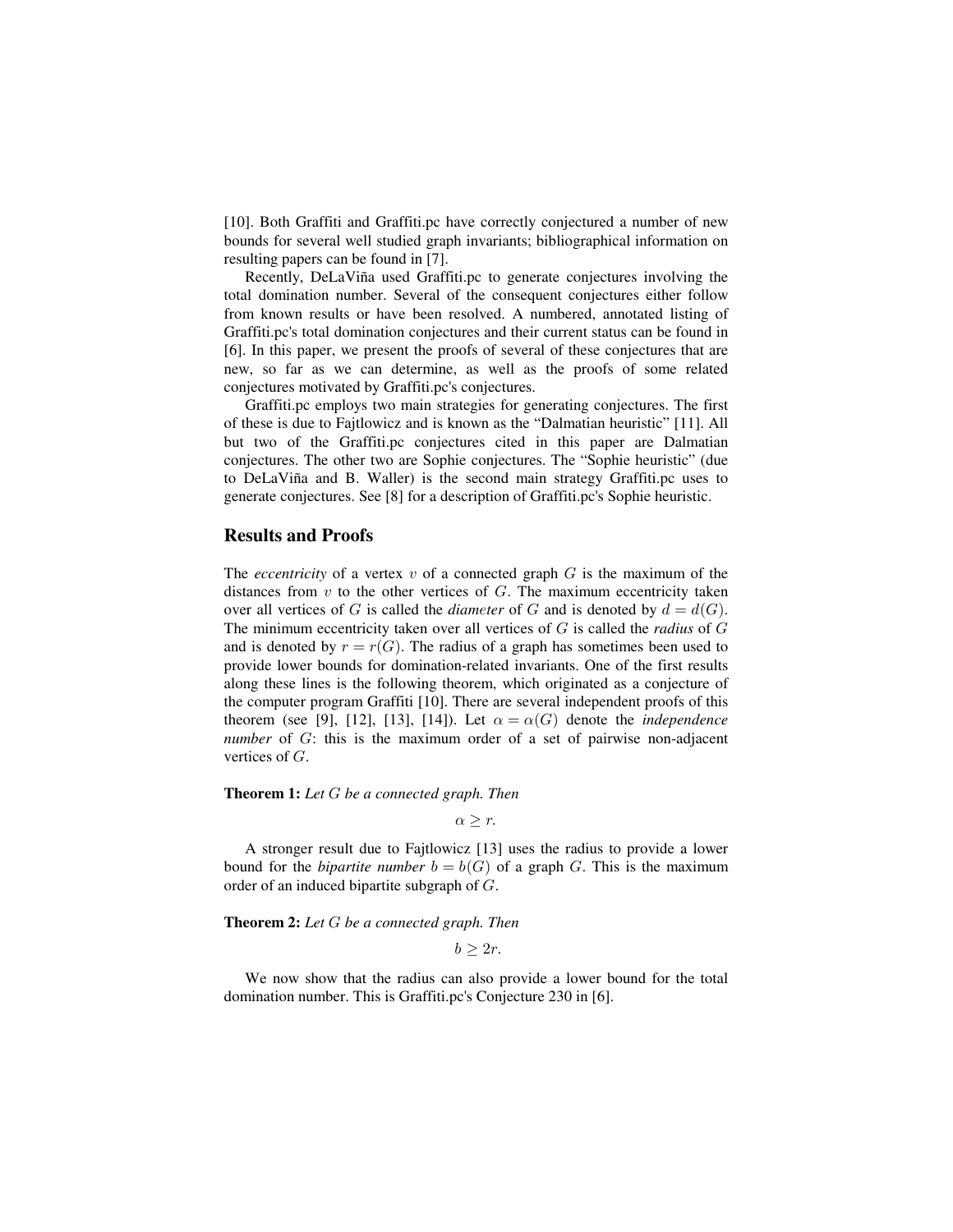**Theorem 3:** Let G be a connected graph with  $n > 1$ . Then

 $\gamma_t > r$ .

The proof of this theorem is presented after the proofs of the following lemmas.

**Lemma 1:** Let  $T$  be a tree with dominating set  $M$ . Then the subgraph induced by  $T-M$  has at most  $k-1$  edges, where k is the number of components of the subgraph induced by  $M$ .

*Proof.* Let  $e_1$  denote the number of edges with both endpoints in M, let  $e_2$ denote the number of edges with both endpoints in  $T - M$ , and let  $e_3$  denote the number of edges with one endpoint in M and one endpoint in  $T - M$ . Proceeding by contradiction, suppose there are  $k$  or more edges induced by  $T - M$ . Namely we assume:

$$
(1) \t\t\t e_2 \ge k
$$

First, since  $T$  is a tree,

$$
(2) \t\t n-1=e_1+e_2+e_3.
$$

Next, since the graph induced by  $M$  is a forest with  $k$  trees,

$$
e_1 = |M| - k.
$$

Moreover, because each of the  $n - |M|$  vertices of  $T - M$  is dominated by a vertex in  $M$ ,

$$
(4) \t\t\t e_3 \ge n - |M|.
$$

Finally, we put inequalities  $(1)$  and  $(4)$  together with equations  $(2)$  and  $(3)$  to obtain:

$$
n-1 = e_1 + e_2 + e_3 \ge (|M| - k) + k + (n - |M|) = n,
$$

a contradiction. Consequently,  $e_2 \leq k - 1$  as claimed.

A spanning tree of a connected graph  $G$  is a subgraph that contains all vertices of  $G$  and is a tree.

 $\blacksquare$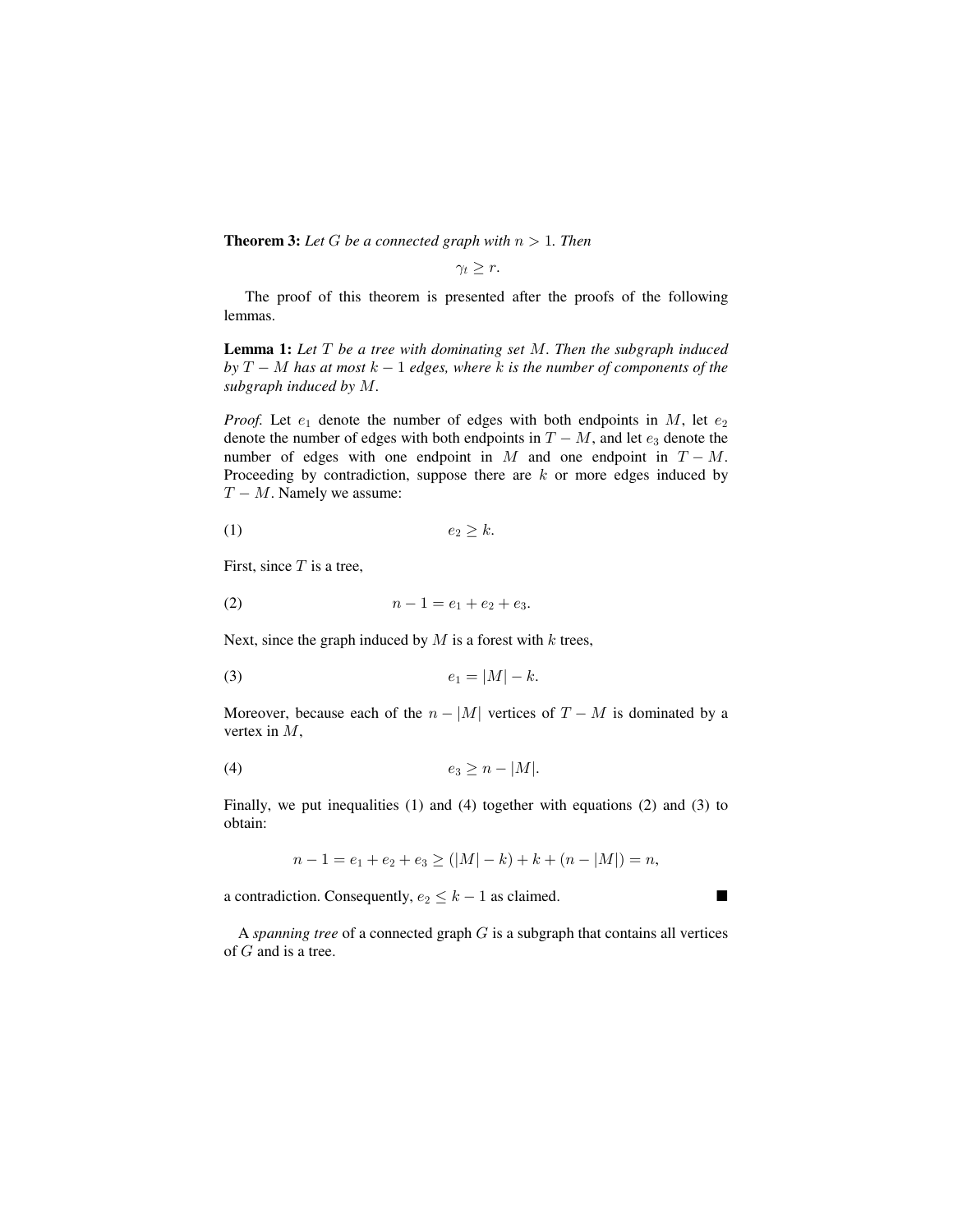**Lemma 2:** Let G be a connected graph with  $n > 1$ , and let M be a minimum *total dominating set of G. Then there exists a spanning tree S of G such that M is a minimum total dominating set of S.* 

*Proof.* If G is a tree, then put  $S = G$  and we are done. Otherwise, let C be a cycle in  $G$ . We delete an edge from  $C$  as follows.

(i) If C has two consecutive vertices x and y such that  $x \notin M$  and  $y \notin M$ , then delete the edge between them. The set  $M$  is still a total dominating set for the resulting graph.

(ii) Suppose the first case does not apply. If  $C$  has two consecutive vertices  $x$ and y such that  $x \in M$  and  $y \notin M$ , then delete the edge between them. Since the other neighbor of y on C is necessarily in  $M$  (or else the first case applies), the set  $M$  is still a total dominating set for the resulting graph.

(iii) If neither of the first two cases applies, then all of the vertices of  $C$  are in  $M$ . Delete any edge of  $C$ . The set  $M$  is still a total dominating set for the resulting graph.

Repeat this process until all cycles are removed. Call the resulting spanning tree S. Since M is a total dominating set for  $S$ ,  $\gamma_t(S) \leq |M| = \gamma_t(G)$ . Since the total domination number of a graph is at most the total domination number of any of its spanning trees,  $\gamma_t(G) \leq \gamma_t(S)$ . Thus,  $\gamma_t(S) = |M|$  and M is a minimum total dominating set of  $S$ .

**Lemma 3:** Let G be a connected graph with  $n > 1$ . Then

$$
\gamma_t \geq \frac{d+1}{2}.
$$

*Proof:* Let  $M$  be a minimum total dominating set of  $G$  with  $k$  components. Let  $S$ be a spanning tree of  $G$ , as in Lemma 2, such that  $M$  is also a minimum total dominating set of S. Since M induces a forest with k trees, there are  $\gamma_t - k$ edges induced by M. By Lemma 1, there are at most  $k-1$  edges induced by  $S-M$ . In traversing a diametric path of S, we can enter and leave each component of  $M$  at most once. Thus in a diametric path of  $S$ , there are at most 2k edges that have an endpoint in M and an endpoint in  $S - M$ . Noting that  $2k \leq \gamma_t$ , we get the following upper bound on the diameter  $d(S)$  of S:

(5) 
$$
d(S) \le (\gamma_t - k) + (k - 1) + 2k = \gamma_t + 2k - 1 \le 2\gamma_t - 1.
$$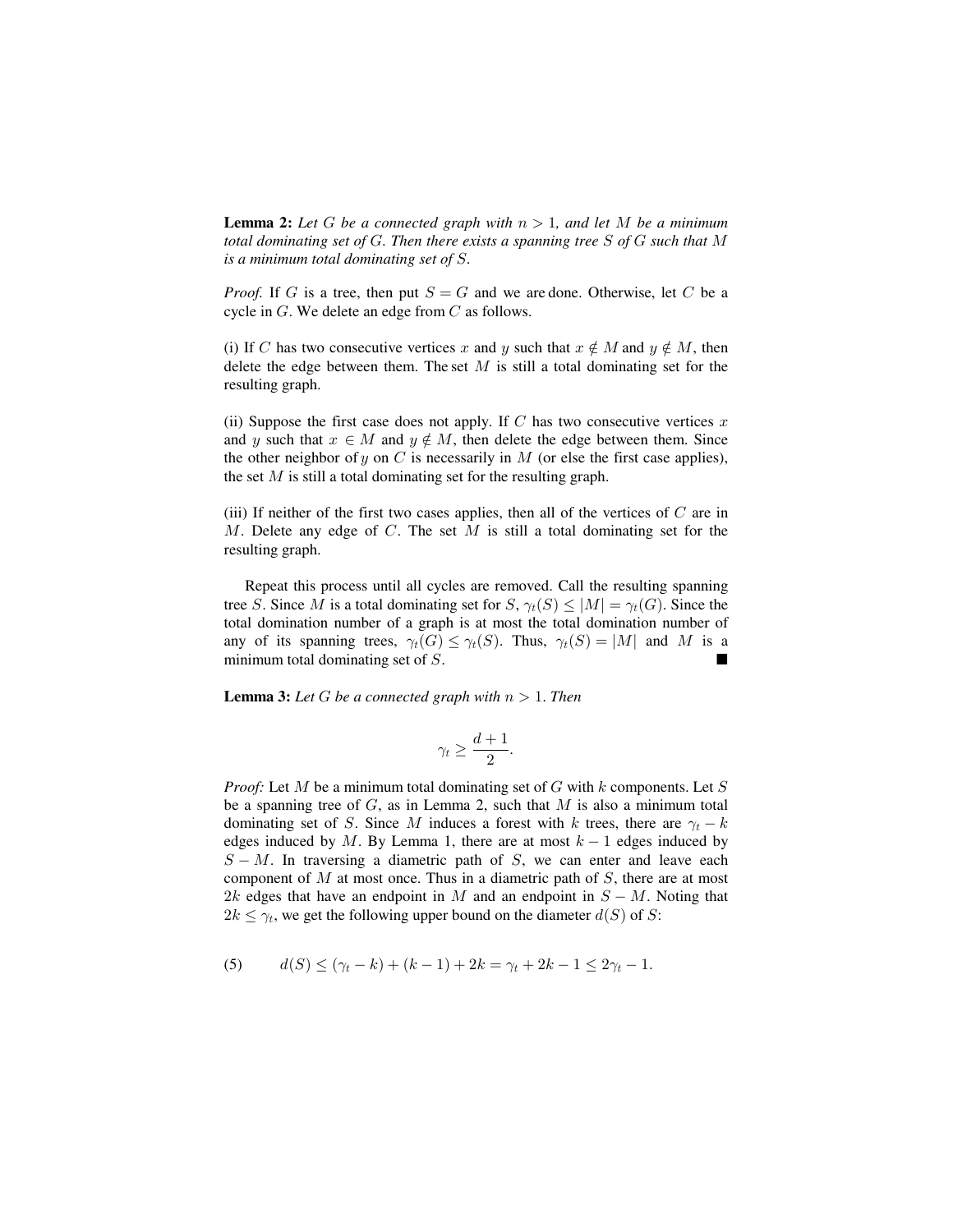However, since the diameter of a graph is at most the diameter of any of its spanning trees,  $d(G) \leq d(S)$  and this completes the proof.

Now we are prepared to prove Theorem 3.

*Proof of Theorem 3:* Let  $M$  be a minimum total dominating set of  $G$ . Let  $S$  be a spanning tree of  $G$ , as in Lemma 2, such that  $M$  is also a minimum total dominating set of S. Now, by Lemma 3,  $d(S) \leq 2\gamma_t - 1$ . However, since S is a tree,  $2r(S) - 1 \leq d(S)$ . From these we get the desired inequality since  $r(G) \leq r(S)$ .

The Sophie heuristic of Graffiti.pc (see [8] for description) conjectured the following interesting (albeit weak) characterization of the case of equality for Theorem 3 (numbers 277 and 278 in [6]). Let  $D$  be a subset of the vertex set of a graph  $G$ . Then  $E_G(D)$  is the set of edges of the subgraph of  $G$  induced by  $D$ .

**Theorem 4:** Let G be a connected graph with  $n > 1$  and minimum total dominating set  $M$ . Then

$$
\gamma_t = r \text{ if and only if } |E_G(M)| = \frac{1}{2}r
$$

*Proof.* Suppose  $\gamma_t = r$ . Let M be a minimum total dominating set of G with k components. From inequality (5) of Lemma 3,

$$
2r-1 \leq \gamma_t + 2k - 1 \leq 2\gamma_t - 1,
$$

which together with our assumption that  $\gamma_t = r$  implies

$$
(6) \t\t\t r = 2k = \gamma_t.
$$

On the one hand, since  $M$  is a total dominating set, each component of the subgraph induced by  $M$  contains at least two vertices and at least one edge, which implies that  $k \leq |E_G(M)|$ . On the other hand, no component of the subgraph induced by  $M$  contains more than one edge, otherwise the component contains at least three vertices, which contradicts that  $2k = \gamma_t$ . Thus,  $k = |E_G(M)|$ , and from (6) it follows that  $|E_G(M)| = \frac{1}{2}r$ .

Suppose

$$
|E_G(M)| = \frac{1}{2}r.
$$

Since each vertex of  $M$  has degree at least one in the subgraph induced by M,  $\sum_{v \in M} deg_M(v) \ge \gamma_t$ . Moreover, for the subgraph induced by M we have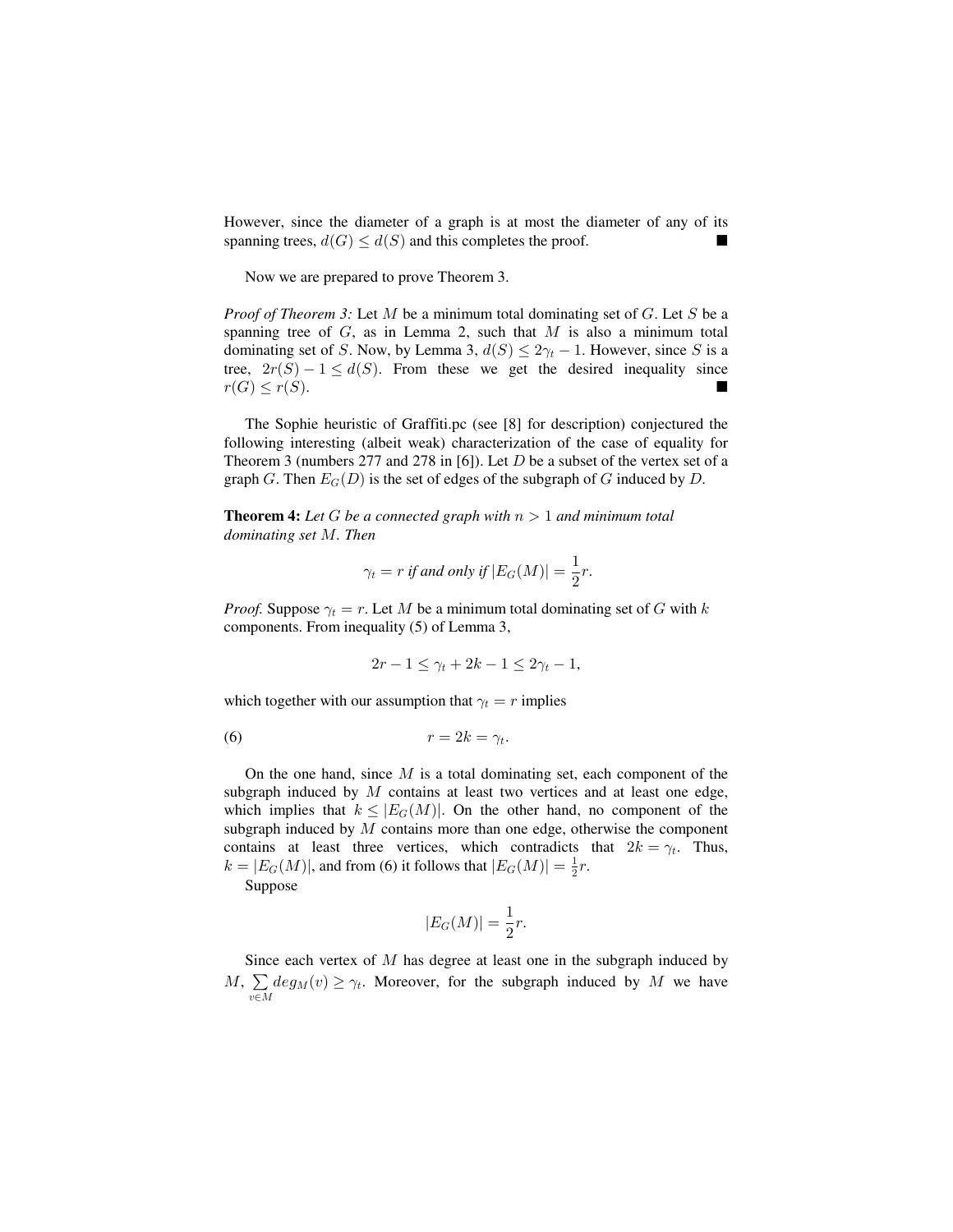$2|E_G(M)| = \sum_{v \in M} deg_M(v)$  $\sum deg_M(v)$ . Now combining the latter two relations, our

assumption for this case, and Theorem 3, we get:

$$
r = 2|E_G(M)| = \sum_{v \in M} deg_M(v) \ge \gamma_t \ge r.
$$

The *center* of a graph  $G$ , denoted by  $C(G)$ , is the set of all vertices of minimum eccentricity  $r$ . The distance from a vertex  $v$  to a set is the smallest distance from  $v$  to any of the vertices in the set. The *eccentricity of the center*, denoted by  $ecc(C(G))$ , is the maximum distance from the center to vertices not in the center. By  $ecc(C(S))$  we mean the eccentricity (with respect to S) of the center of the subgraph S of G. When  $ecc(C(G)) = r(G)$ , the following theorem provides an improvement on Theorem 3.

**Theorem 5:** Let G be a connected graph with  $n > 1$ . Then

$$
\gamma_t \geq 1 + \textit{ecc}(C(G)).
$$

*Proof.* Let  $M$  be a minimum total dominating set of  $G$  and let  $S$  be the spanning tree formed, as in Lemma 2, such that  $M$  is also a minimum total dominating set of S. Since S is a tree,  $2r(S) - 1 = d(S)$  or  $2r(S) = d(S)$ .

Suppose that  $2r(S) - 1 = d(S)$ . In this case, any diametric path in S is an even path and  $S$  has a bi-center (the center is a pair of adjacent vertices). Consequently,  $ecc(C(S)) = r(S) - 1$ . Thus, using inequality (5) of Lemma 3,

$$
1 + ecc(C(S)) = r(S) = \frac{d(S) + 1}{2} \le \frac{(2\gamma_t - 1) + 1}{2} = \gamma_t.
$$

On the other hand, suppose  $2r(S) = d(S)$ . Now, any diametric path in S is an odd path, S has a unique center vertex, and consequently  $ecc(C(S)) = r(S)$ . Thus, using inequality  $(5)$  of Lemma 3,

$$
1 + \textit{ecc}(C(S)) = 1 + r(S) = 1 + \frac{d(S)}{2} \le \frac{2\gamma_t - 1}{2} = \gamma_t + \frac{1}{2}.
$$

This implies that  $1 + \text{ecc}(C(S)) \leq \gamma_t$  since the left hand side of the above inequality is an integer. So in either case,  $1 + \textit{ecc}(C(S)) \leq \gamma_t$ .

We need now only show that the inequality,  $\operatorname{ecc}(C(G)) \leq \operatorname{ecc}(C(S))$ , is valid. That is, that the eccentricity of the center of a graph is at most the eccentricity of the center of a spanning tree of the graph. To do this consider the following inequality,

$$
ecc(C(G)) \le r(G) \le r(S) \le ecc(C(S)) + 1.
$$

Suppose that  $ecc(C(G)) = ecc(C(S)) + 1$ . This implies that all of the above are equal. In particular, since  $ecc(C(S)) + 1 = r(S)$ , S is a bi-centric tree. Let  $\{x, y\}$  be the bi-center of S. Moreover, let  $d_G(p, q)$  denote the distance from p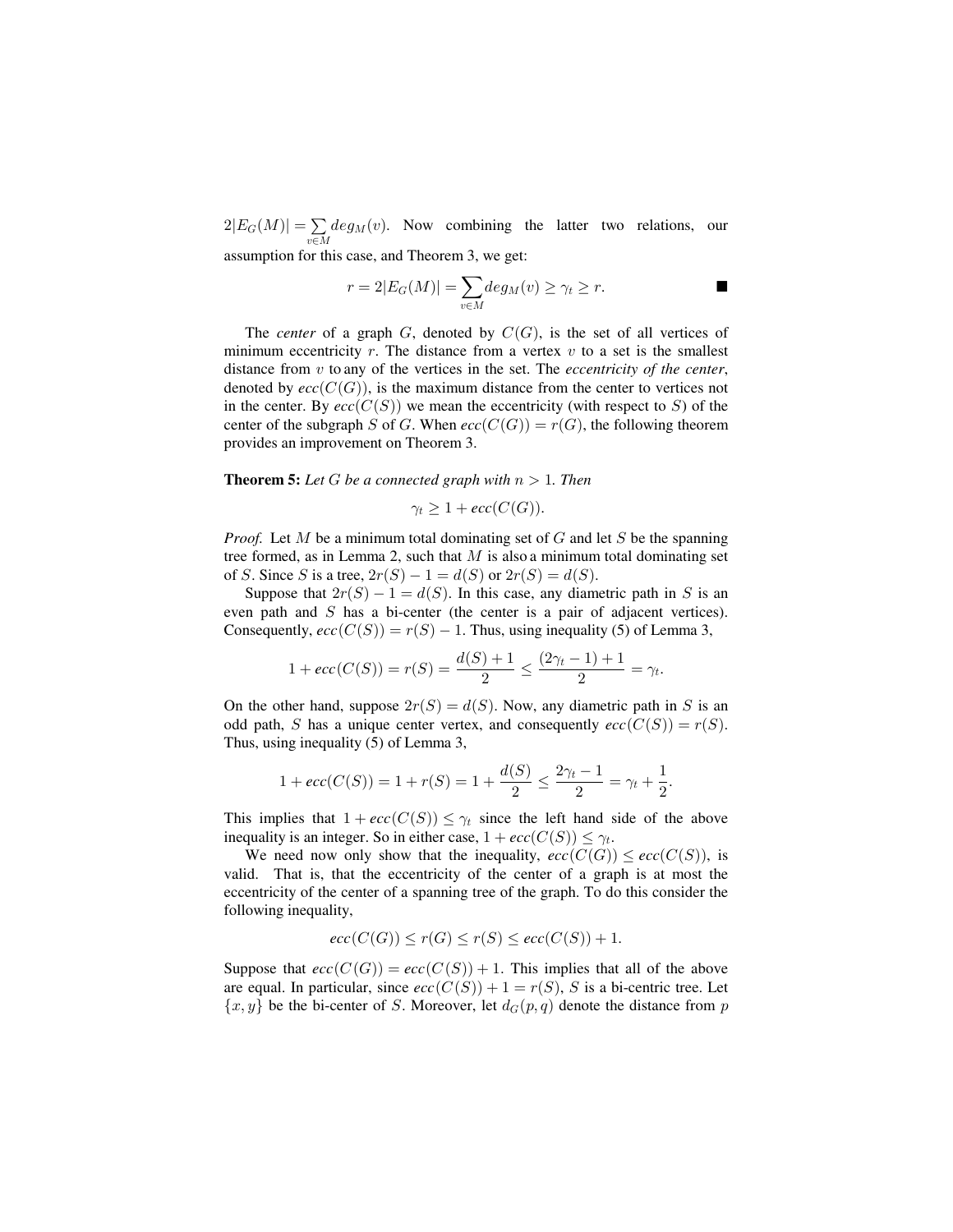to  $q$  in  $G$ . Since for any vertex  $w$  in  $G$ ,

$$
d_G(x, w) \le d_S(x, w) \le r(S) = r(G),
$$

we conclude that  $x$  is also center of  $G$ . Similarly,  $y$  is also a center of  $G$ .

Let z be a vertex at eccentric distance from  $C(G)$  in G. Note that for any v in  $C(G),$ 

$$
d_G(v, z) \geq ecc(C(G)) = ecc(C(S)) + 1.
$$

Now because  $x$  is a center of  $G$ ,

$$
r(G) = r(S) \ge d_S(x, z) \ge d_G(x, z) \ge ecc(C(G)) = r(G),
$$

and we conclude that  $d_S(x, z) = r(S)$ . Similarly,  $d_S(y, z) = r(S)$ . However, this situation is impossible because only one of these equations can be true for a bi-centric tree. Hence, it must be the case that  $\operatorname{ecc}(C(G)) < \operatorname{ecc}(C(S)) + 1$ , which proves our claim.

The girth  $g = g(G)$  is the minimum order of an induced cycle in a graph G containing a cycle. It is easy to show that the girth of a graph can be used to provide a lower bound for the total domination number (Graffiti.pc's Conjecture  $249$  in  $[6]$ ). Occasionally this lower bound may be slightly better than that given by the radius.

**Proposition 1:** *Let G be a graph containing a cycle. Then*

$$
\gamma_t \geq \frac{g}{2}.
$$

*Proof.* We can dismiss the case  $q \leq 4$  handily, since  $\gamma_t \geq 2$ . Thus suppose  $g > 4$ . Let M be a minimum total dominating set. Let C be a cycle of minimum order and let K be the intersection of M and C. We can assume that  $|K| < \frac{g}{2}$ , since otherwise the inequality is trivial. Since each vertex of  $K$  totally dominates two vertices of C, at most  $2|K|$  vertices of C are totally dominated by vertices from  $K$ . Each vertex of  $C$  not totally dominated by a vertex in  $K$  must be totally dominated by a distinct vertex of  $M$  outside of  $C$ , since two or more of these vertices could not have been totally dominated by the same vertex of  $M - K$  or a shorter cycle is present. This yields:

$$
\gamma_t \ge |K| + g - 2|K| = g - |K| > \frac{g}{2}.
$$

The characterization of the case of equality for Proposition 1 can easily be derived from its proof. For  $g \leq 4$ , this characterization is similar to the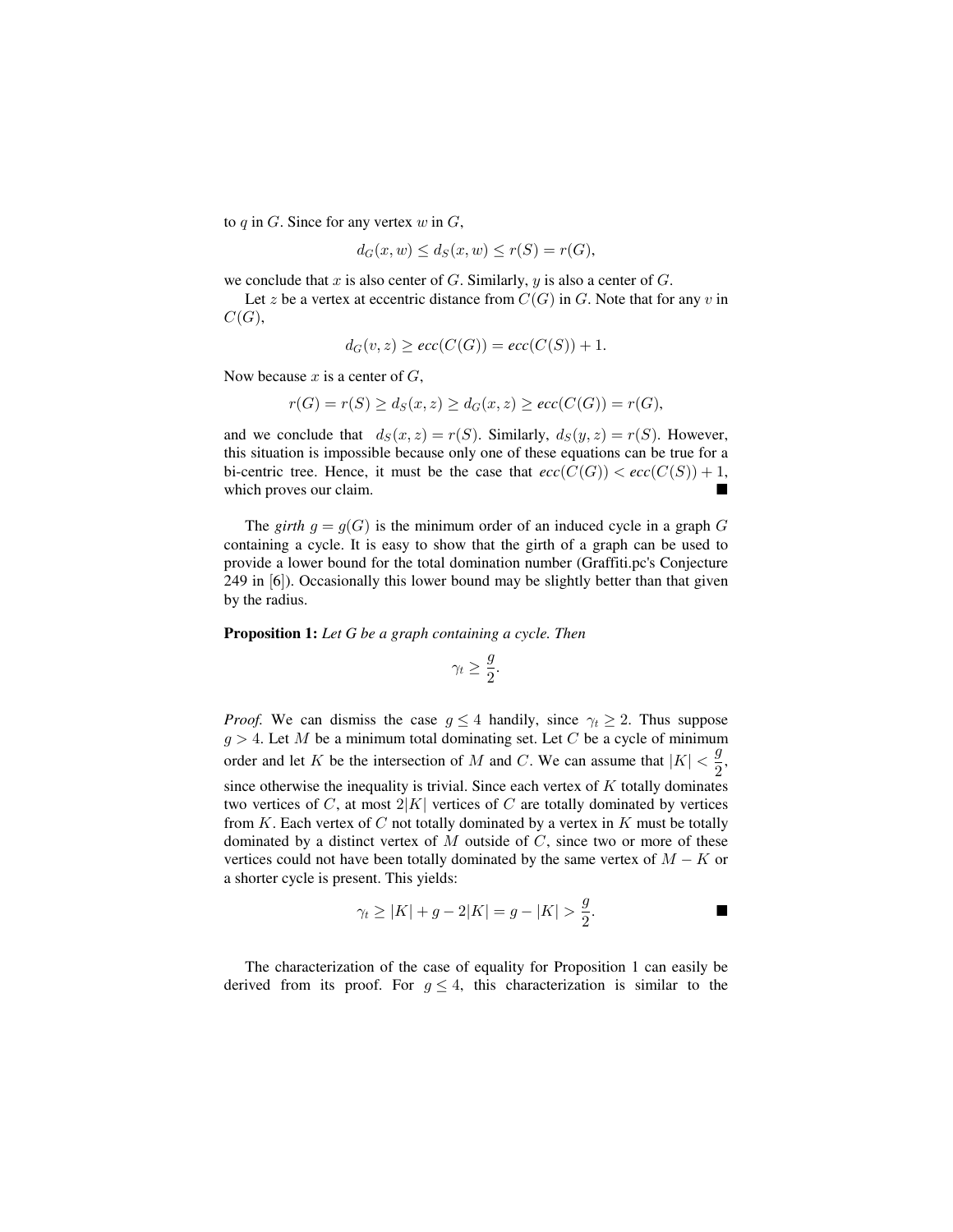characterization of graphs where  $\gamma_t = 2$ :  $\gamma_t = \frac{g}{2}$  if and only if there exists and edge  $\{x, y\}$  such that 1)  $N(x)$  and  $N(y)$  are both independent sets; 2)  $N(x)$  and  $N(y)$  are disjoint and their union is G; and 3) at least one vertex of  $N(x)$  is adjacent to at least one vertex of  $N(y)$ .

On the other hand, for  $g \ge 5$ ,  $\gamma_t = \frac{g}{2}$  if and only if  $g \equiv 0$  mod 4 and there exists an induced cycle of order  $g$  whose edges can be labeled clockwise  $1, 2, \ldots, g$  such that all non-cycle vertices have degree 1 and are incident to cycle edges that have labels from the same congruence class mod 4.

We let  $L = L(G)$  denote the maximum number of leaves (vertices of degree 1) over all spanning trees of G and  $l = l(G)$  denote the minimum number of leaves over all spanning trees of  $G$ . Graffiti.pc's Conjecture 297 in [6] asserts that  $\gamma_t + \frac{1}{2}\gamma_c \le n$ . A simple known fact is that the connected domination number and L are related by  $\gamma_c = n - L$ , and thus 297 is equivalent to the statement that the total domination number is bounded above by the average of  $n$ and  $L$ . The authors found two independent proofs of this conjecture. Below, we observe that this conjecture is also a corollary to a result of M. Chellali and T. Haynes found in [1], which we state next along with another of their results found in [2]. In a tree, a vertex adjacent to a leaf of the tree is called a *support vertex.*

**Theorem 6** *(M. Chellali and T. Haynes [1], [2]): Let T be a tree with*  $n > 2$ *vertices, l leaves, and s support vertices. Then*

$$
\frac{n+2-l}{2} \leq \gamma_t \leq \frac{n+s}{2}.
$$

**Corollary 1:** Let G be a connected graph with  $n > 1$ . Then

$$
\gamma_t \leq \frac{n+l}{2}.
$$

*Proof.* The case  $n = 2$  is obvious. Otherwise, let T be a spanning tree of G with  $l$  leaves and s support vertices. Then

$$
\gamma_t(G) \le \gamma_t(T) \le \frac{n+s}{2} \le \frac{n+l}{2}.
$$

A subset of the edges of a graph  $G$  such that no two edges are incident is a *matching* in G. A *maximal matching* is a matching that is not contained in a larger matching; let  $\mu^* = \mu^*(G)$  denote the cardinality of a minimum maximal matching. The number of edges in a maximum matching is the *matching number*, which is denoted by  $\mu = \mu(G)$ . A graph is *claw-free* if it contains no induced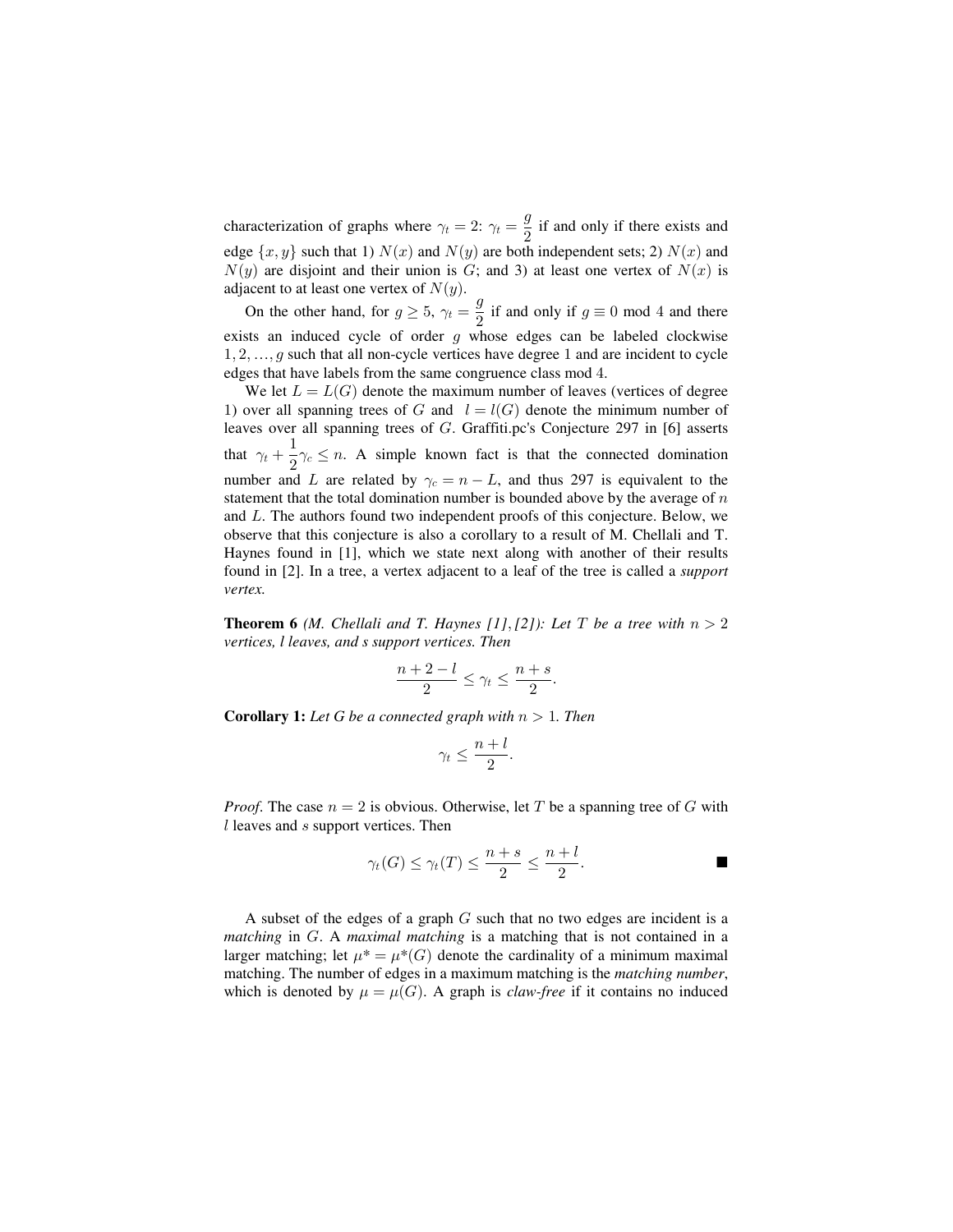$K_{1,3}$  (the complete bipartite graph with partitions of size one and three). It is known that whenever a graph is claw-free and of minimum degree at least three, the total domination number is bounded above by the matching number (see  $[17]$ .

A collection of vertex disjoint paths of a graph  $G$  that partition the vertices of  $G$  is a path covering of  $G$ . The cardinality of a minimum path covering is denoted by  $\rho = \rho(G)$ . Note that  $\rho = 1$  if and only if the graph has a Hamiltonian path. Graffiti.pc conjectured an upper bound on  $\gamma_t(G)$  involving the matching and path covering numbers of a  $G$  (number 288 in [6]), which we prove in the next theorem. Let  $C_m$ ,  $K_m$  and  $P_m$  be the cycle, complete graph and path on m vertices, respectively. Moreover, note that the bound is sharp for every value of  $\rho$ , as demonstrated by taking  $C_m$  with  $m \ge 1$ , using the assumption that  $C_1 = K_1$  and  $C_2 = P_2$ , and identifying each vertex of the cycle with the center of a copy of  $P_7$ . Let the constructed graph be called  $G_m$ , then  $\gamma_t(G_m) = 4m$ ,  $\mu(G_m) = 3m$ , and  $\rho(G_m) = m$ .

#### **Theorem 7:** Let G be a connected graph with  $n > 1$ . Then

$$
\gamma_t \leq \mu + \rho.
$$

*Proof.* Let  $P = \{P_1, P_2, ..., P_p\}$  be a minimum path covering of G with  $P_i$ having  $n_i$  vertices. Starting from one end, let  $M_i$  be the matching consisting of the edges in odd position along  $P_i$ , so that  $|M_i| = \lfloor \frac{n(i)}{2} \rfloor$ . For each i such that  $n_i > 1$ , we construct a total dominating set  $D_i$  for  $P_i$  such that  $|D_i| \leq |M_i| + 1$ . If  $n_i > 1$  for  $1 \le i \le \rho$ , then this completes the proof, since it yields a total dominating set for G with size at most  $\mu + \rho$ .

In general, to form  $D_i$  we take the edges of  $M_i$  in pairs from the beginning, putting into  $D_i$  the two central vertices in this set of four vertices along  $P_i$ . If  $n_i \equiv 0 \mod 4$ , this works very simply, with  $|D_i| = |M_i| = \frac{n(i)}{2}$ . In other congruence classes, we must be careful to dominate the vertices at the end, after the last group of four vertices. If  $n_i \equiv 1 \mod 4$ , then it suffices to add the nextto-last vertex on  $P_i$  to  $D_i$ , yielding  $|D_i| = |M_i| + 1$ . This works because the vertex before it is also in  $D_i$ . If  $n_i \equiv 2 \mod 4$ , then we instead add the last two vertices. They comprise the last edge of  $M_i$ , so again  $|D_i| = |M_i| + 1$ . If  $n_i \equiv 2 \mod 4$ , those two vertices we just added also take care of the last vertex.

As remarked earlier, the proof is now complete unless some paths in the partition are isolated vertices; we index the paths so that these are  $P_{k+1},...,P_{\rho}$ . Let  $D = \bigcup_{i=1}^{k} D_i$  and  $M = \bigcup_{i=1}^{k} M_i$ , we have  $|D| \leq |M| + k$ . Consider  $P_j$  with  $j > k$ ; let v be the one vertex of  $P_j$ . Since G is connected and we have a minimum path covering, v has a neighbor x on some path  $P_i$  with  $i < k$ . Since  $D_i$  is a total dominating set for  $P_i$ , we can add x to  $D_i$  (if it is not already there)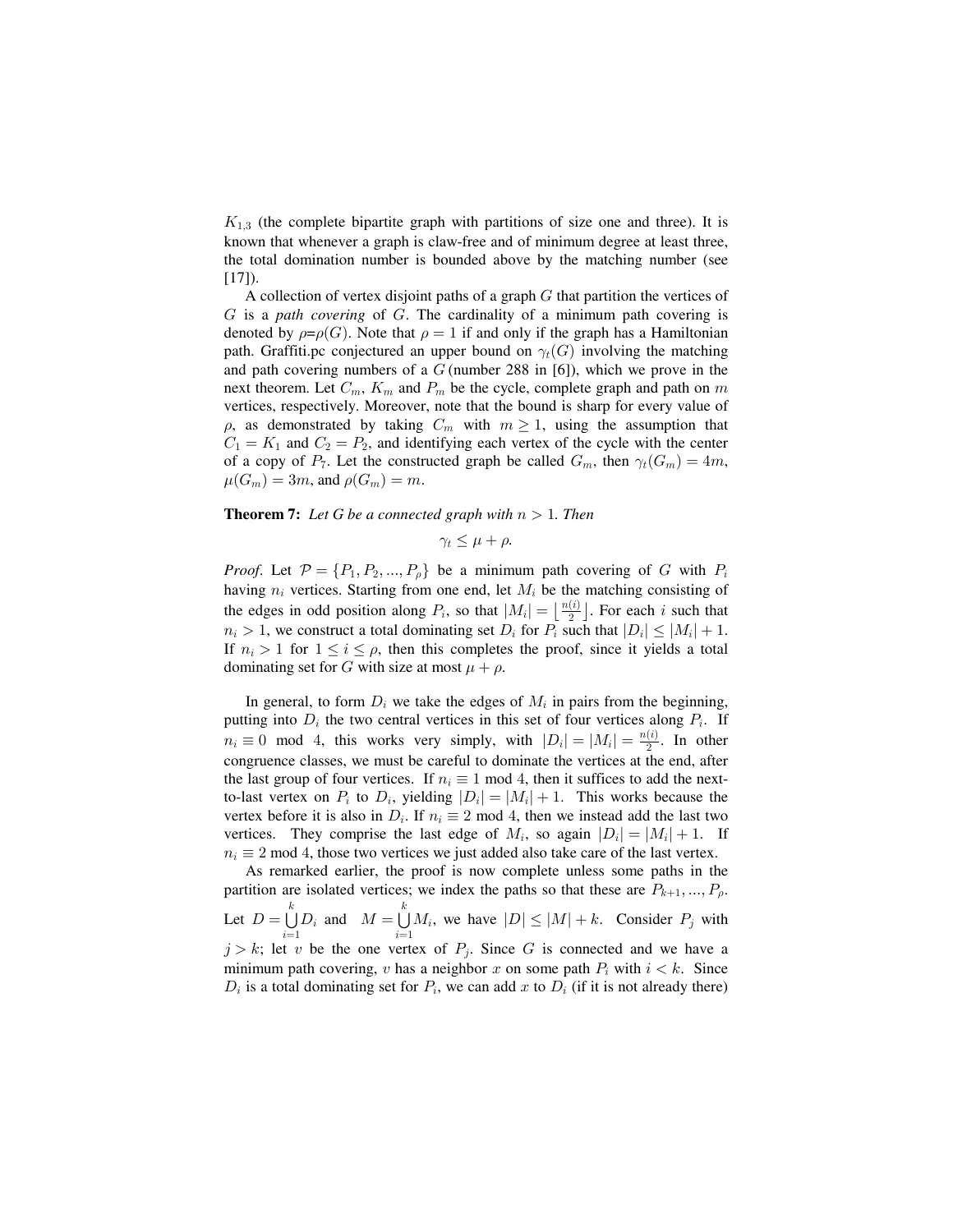to dominate v. After doing this for each j with  $k < j < \rho$ , we have constructed a total dominating set of G with size at most  $\mu + \rho$ .

Graffiti.pc's Conjecture 247 asserts that  $\gamma_t \geq 2\rho$  when G is a regular graph. The desired inequality does not hold for all graphs. In particular, consider  $K_{m,n}$ . If  $|m - n| > 1$ , then at least two paths are needed to cover the vertices, but the total domination number is two.

On the other hand, the inequality is trivial for  $k$ -regular graphs with  $k \in \{1, 2\}$ . Each component takes one path to cover and contributes at least two vertices to a total dominating set. Equality holds when  $k = 1$  or when  $k = 2$  and all components are either  $C_3$  or  $C_4$ .

We prove the inequality for cubic graphs. We will use a given total dominating set S to construct a path partition of  $V(G)$  such that each vertex of S is associated with one path, and on average at least two vertices of  $S$  are associated with each path. Note that the bound is sharp infinitely often, in particular whenever each component is isomorphic to  $K_{3,3}$  or  $K_3 \square K_2$  (the cartesian product of  $K_3$  and  $K_2$ ); moreover, we conjecture that equality holds only in this case.

#### **Theorem 8:** Let G be a connected 3-regular graph. Then

 $\gamma_t > 2\rho$ .

*Proof:* Let S be a total dominating set (td-set for convenience), and let  $H = G - S$ . Since each vertex outside S has a neighbor in S, we have  $\Delta(H)$  < 2. Hence each component of H is a path or a cycle.

We construct a path partition, in two phases. In the first phase, we construct pairwise disjoint paths that together include all of  $V(H)$  and some vertices of S. The paths have vertices of  $S$  at both ends, and no two consecutive vertices along one of these paths belong to  $S$ . Each step of Phase 1 absorbs one component of H, producing a family of paths with these properties. Let  $P$  be the current family. Let S' be the set of vertices of S that appear on the paths in  $P$ .

*Case 1 of Phase 1: a component of H that is a path P.* Let  $x$  and  $y$  be the endpoints of P (possibly  $x = y$ ). Each endpoint of P has at least two neighbors in S (three if P is an isolated vertex of H). Choose  $u \in N(x) \cap S$  and  $v \in N(y) \cap S$  with  $u \neq v$ . This can be done easily if  $x = y$ . Note that if u is an endpoint of a path in  $P$ , then  $u$  cannot be adjacent to both  $x$  and  $y$ , since  $S$  is a td-set; similarly for  $v$ . Indeed, the only case where both neighbors of  $x$  in  $S$  can also be neighbors of y is when those vertices are not yet in  $S'$ ; we simply let one be  $u$  and the other be  $v$ .

Vertices u and v may or may not lie in  $S'$ . Since S is a td-set, neither u nor v can be an internal vertex of a path in  $P$ , since such vertices have two neighbors already outside S. Thus each of u and v is an endpoint of a path in  $P$  or is as yet unused in  $S'$ . If u and v are endpoints of the same path  $P'$  in  $P$ , then x is not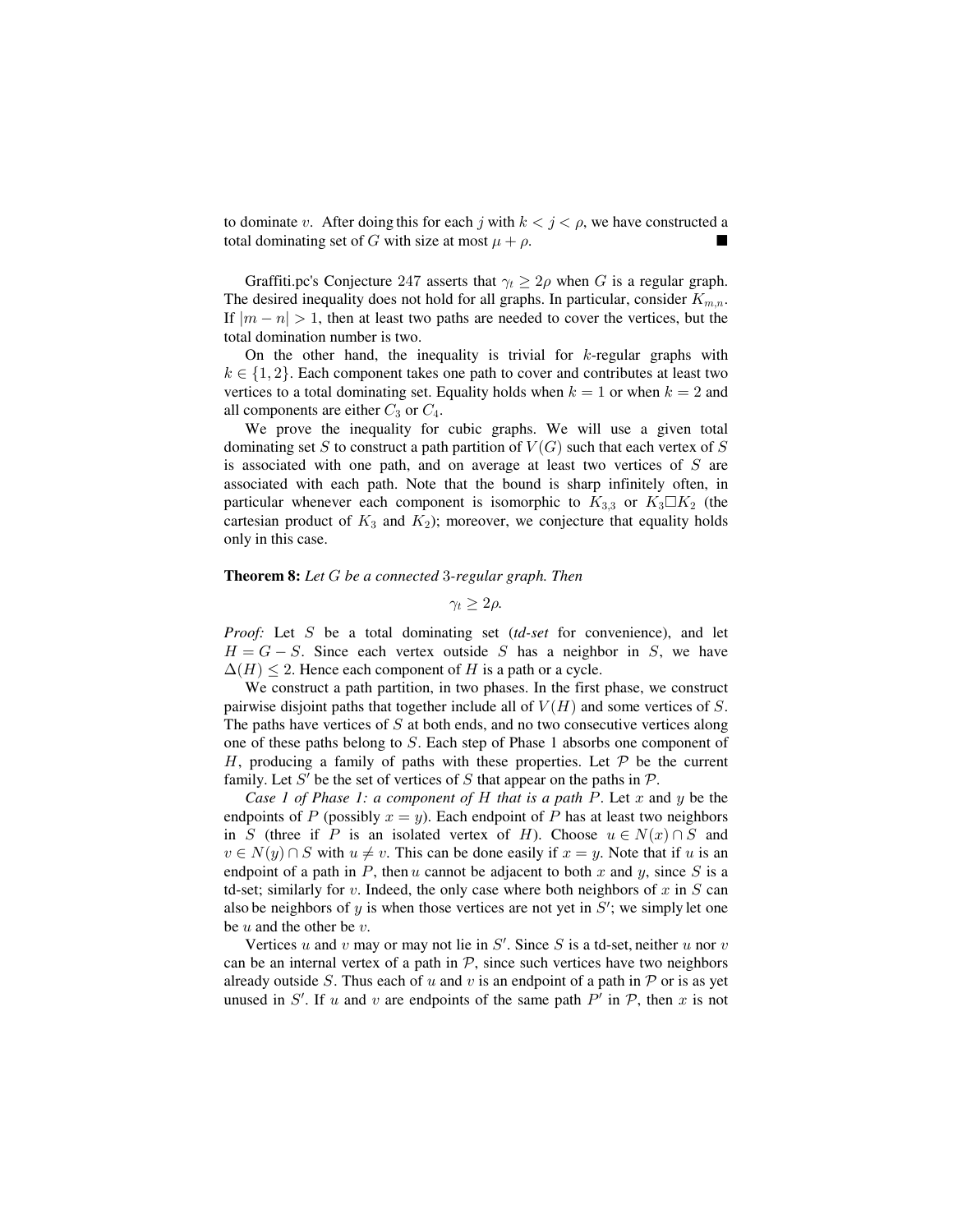adjacent to v, since S is a td-set. Hence x has a neighbor outside  $\{u, v\}$  in S, and we use that vertex instead of  $u$ .

Hence u and v are not endpoints of the same path in  $P$ . Combine P with the edges ux and yv and the paths in  $\mathcal P$  (if they exist) that are already associated with  $u$  and/or  $v$  to form a single path that has the desired properties (replacing the paths used that were in  $P$ ).

*Case 2 of Phase 1: a component of H that is a cycle C.* Each vertex  $x$  on  $C$ has exactly one neighbor in  $S$ , since  $S$  is a dominating set and  $x$  has two neighbors already on C. No vertex of S has three neighbors on C, since S is a td-set. Since  $C$  has at least three vertices, we can therefore find two consecutive vertices on C (call them x and y) whose neighbors in S (call them u and v, respectively) are distinct.

As in Case 1, neither u nor v is an internal vertex of a path in  $P$ . If we can choose x and y above so that u and v are distinct and are not the endpoints of a single path in  $P$ , then we can absorb the path  $C - xy$  as described in Case 1.

On the other hand, if these neighbors  $u$  and  $v$  are end points of the same path  $P'$  in P, then let  $x'$  be the neighbor of y on C other than x, and let u' be the neighbor of x' in S. Since v already has two neighbors not in S (both y and the neighbor of v on P'), we cannot have  $u' = v$ , since S is a td-set. Similarly  $u' \neq u$ . Now u' is not an endpoint of P', and we can absorb the path  $C - yx$  as described in Case 1.

*Phase 2: All of H has been absorbed.* Recall that  $S'$  denotes the subset of  $S$ that has been used on the paths in  $P$ . These paths each have at least two vertices of S' and cover all of  $V(G)$  except  $S - S'$ . Let M be a maximum matching in the subgraph of G induced by  $S - S'$ . Each edge of M is a path with two vertices of  $S$ ; we add this path to our family  $P$ . It remains only to absorb the vertices of  $S - S' - V(M)$ .

Let  $T = S - S' - V(M)$ . By the choice of M, the set T is independent in G. Since S is a td-set, each vertex  $w$  in  $T$  has at least one neighbor in S. Choose one such neighbor arbitrarily; it lies on a path in  $P$ . We absorb these vertices of  $T$  into our path partition.

Let P be a path in  $P$ . The chosen edges joining P to vertices of T form a caterpillar with P. Each internal vertex of P in  $S'$  can have one such neighbor; the endpoints of  $P$  can have two. If an endpoint acquires two new neighbors, we use one to extend  $P$ , and the other becomes a path of length 0. This does not cause a problem, because we have increased the number of components of the path partition by 1 while absorbing two additional vertices of  $T$ . If the endpoint has one new neighbor, we just extend the path.

It remains to consider internal vertices of the original path that are selected from T; each such vertex is selected at most once. If j internal vertices of P are selected, then we have  $2j$  "extra" vertices of S associated with P (in addition to the endpoints and the vertices possibly appended to the endpoints), so we can afford to cut the path  $j$  times (just before each internal vertex receiving a new neighbor), creating  $j$  additional paths in the path partition but having the total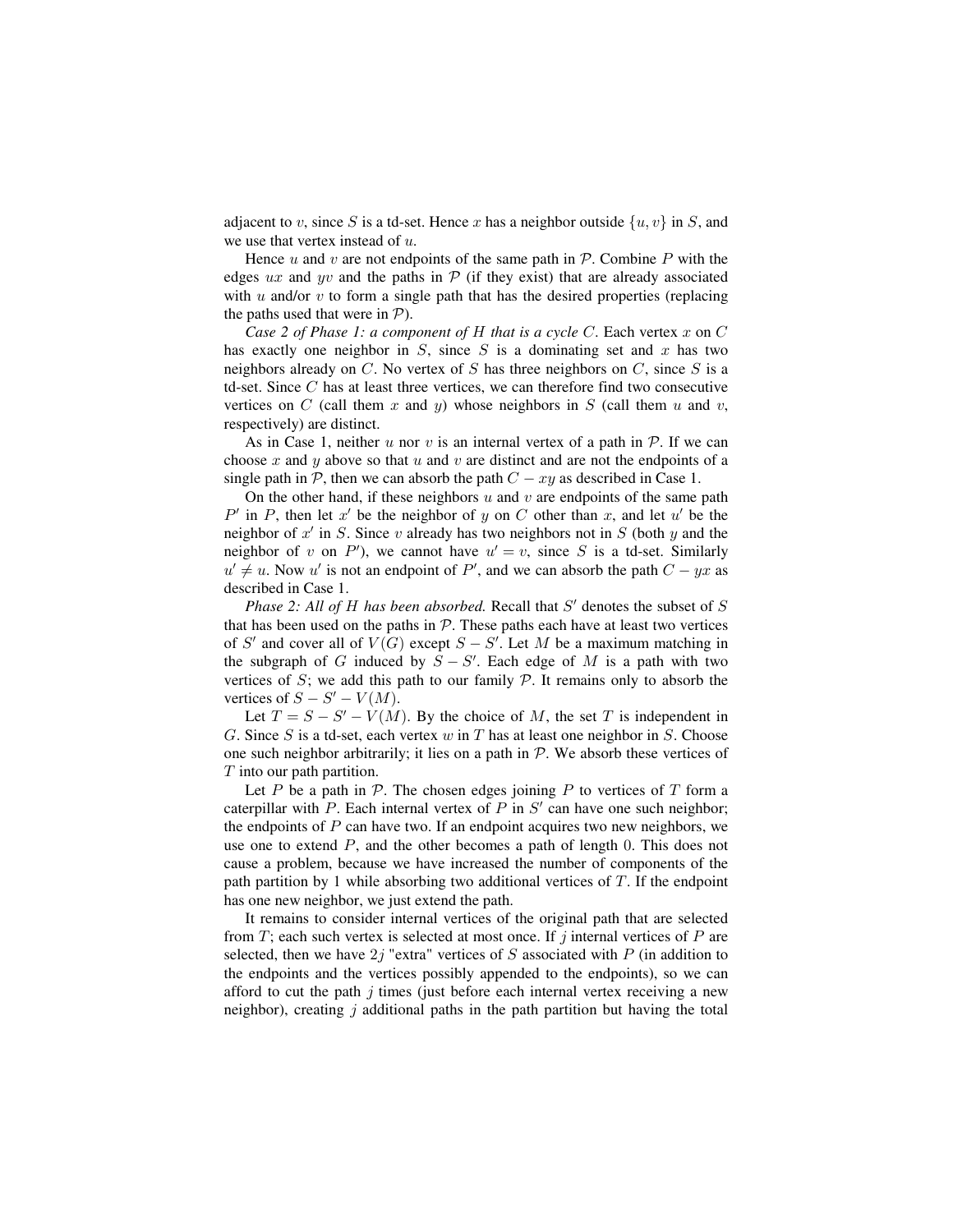number of vertices of  $S$  associated with these paths be at least twice the number of paths.

The following theorem was inspired by Graffiti.pc's Conjecture 246, that the total domination number in trees is at least one less the matching number. It is not too difficult to see that this conjecture is false, however, the following theorem shows that the total domination number and the minimum size of a maximal matching (denoted  $\mu^*$ ) are related.

**Theorem 9 :** Let  $T$  be a tree with  $n > 1$ . Then

$$
\gamma_t \geq \mu^* + 1.
$$

*Proof.* Let T be a tree, and let D be a minimum total dominating set of T with  $\gamma_t$ vertices and  $k$  components. We will build a maximal matching  $M$  with at most  $\gamma_t$  – 1 edges. To start, take a maximal matching from the forest induced by D and call this set  $M_1$ . Next, take a maximal matching from the forest induced by  $T - D$  and call this set  $M_2$ . Finally, for each vertex of D not in  $M_1$ , it may be possible to match that vertex to a currently un-matched vertex of  $T - D$ . Let  $M_3$ be the set of all such possible edges and set  $M = M_1 \cup M_2 \cup M_3$ . By this construction,  $M$  is maximal.

Now, from Lemma 1 we see,

$$
|M_2| \leq k - 1.
$$

In addition, we can bound the number of edges in  $M_3$  with the inequality,

$$
|M_3| \leq \gamma_t - 2|M_1|.
$$

Therefore,

$$
\mu^* \le |M| = |M_1| + |M_2| + |M_3| \le |M_1| + k - 1 + \gamma_t - 2|M_1|
$$
  
=  $\gamma_t - 1 - (|M_1| - k).$ 

From this we get the desired inequality  $\mu^* \leq \gamma_t - 1$ , since  $|M_1| \geq k$ .

An assignment of  $k$  colors to the vertices of a graph  $G$  such that adjacent vertices are assigned different colors is a  $k$ -coloring of  $G$ . The minimum  $k$  for which a graph has a  $k$ -coloring is called the *chromatic number* and is denoted by  $\chi = \chi(G)$ . Complete graphs and trees demonstrate that the total domination number is not bounded below or above by the chromatic number. Graffiti.pc's Conjecture 228 in [6] states that when  $G$  is triangle-free, the total domination number is indeed bounded below by the chromatic number.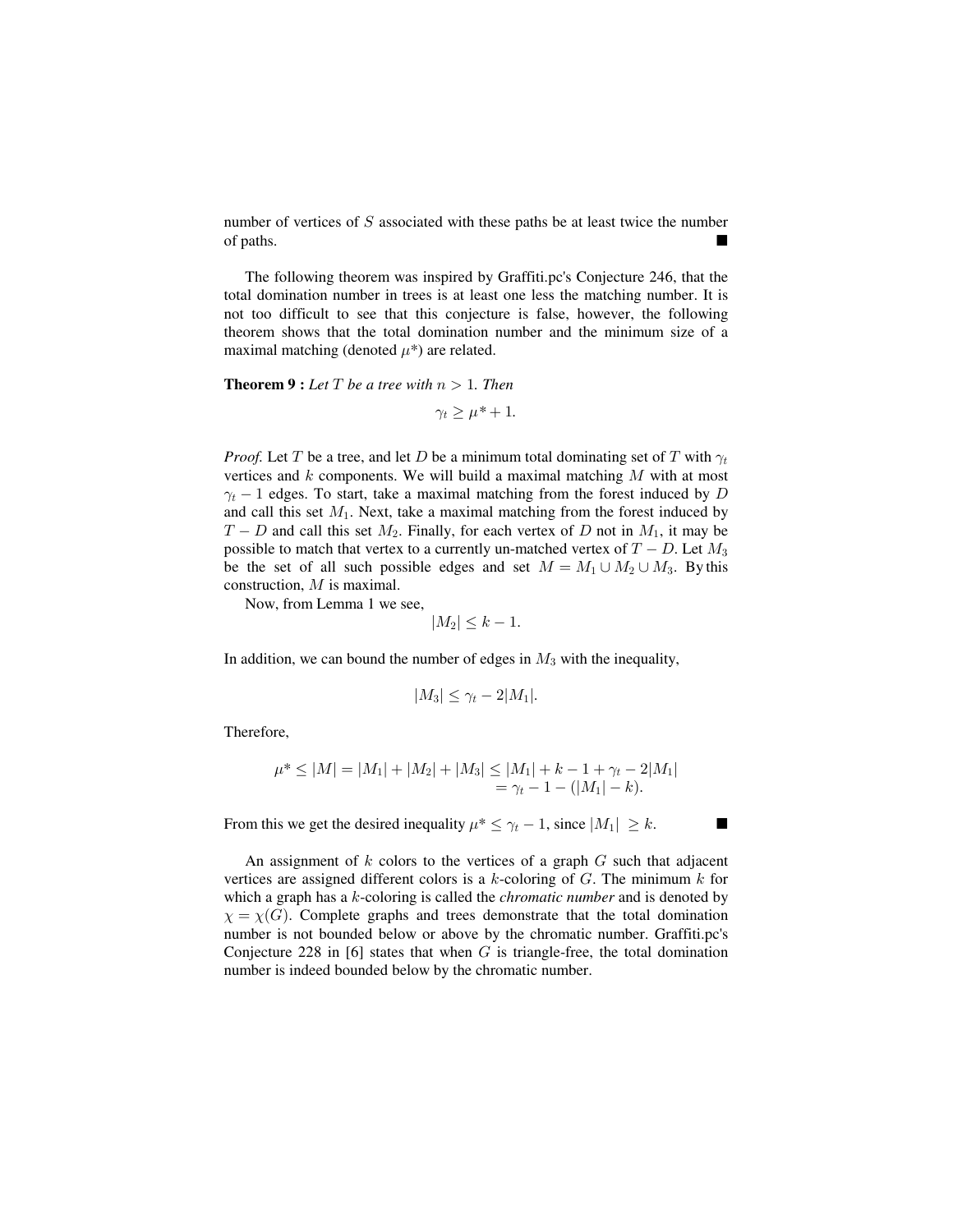### **Proposition 2:** Let G be a triangle-free graph with  $n > 1$ . Then  $\gamma_t > \chi$ .

Proof. Let S be a smallest total dominating set. It suffices to cover V with  $|S|$ independent sets. Since  $G$  is triangle-free, the neighborhood of each vertex of  $S$ is an independent set. Since  $S$  is a total dominating set, the union of these neighborhoods is  $V$ .

The local independence at a vertex  $v$  of a graph  $G$  is the independence number of the subgraph induced by the neighbors of v. We use  $\lambda = \lambda(G)$  as the maximum of local independence over all vertices of G. Note that  $\lambda(G) = 2$  if and only if  $G$  is claw-free and is not a complete graph. The order of a largest complete subgraph is known as the clique number and denoted by  $\omega = \omega(G)$ . The clique number of a graph does not bound the total domination number above as seen by the following construction. Take  $K_m$  for  $m \geq 3$  and add a pendant edge at each, then add a pendant edge at one of the resulting vertices of degree 1. The resulting graph has total domination number  $m + 1$  while the clique number is  $m$ . This family of graphs also demonstrates that the bound in the next theorem (Graffiti.pc number 301), involving the clique number of the graph and the maximum of local independence of the complement graph, is sharp.

**Theorem 10:** Let G be a connected graph with  $n > 1$ . Let  $A = \{v : local independence of v in G<sup>c</sup> is maximum \}$ . Then

 $\gamma_t \leq \omega + |A|$ .

*Proof.* We can assume that  $G$  is not complete, since the relation holds otherwise. Let v be a vertex of maximum local independence in  $G<sup>c</sup>$ .

*Observation*. A vertex v of maximum local independence  $\lambda(G^c)$  in  $G^c$  has the property that in G there exists a clique of order  $\lambda(G^c)$  whose vertices are not adjacent to  $v$ .

By the above observation, there exists a clique K of order  $\lambda(G^c)$  in G such that no vertex of K is adjacent to v in G. Clearly  $V(K)$  is a total dominating set for the subgraph induced by  $N(K)$ . By assumption, v is in  $V(G) - N(K)$ . Since each vertex in  $V(G) - N(K)$  has local independence at least  $\lambda(G^c)$  in  $G<sup>c</sup>$ , each is a vertex of maximum local independence in  $G<sup>c</sup>$ , that is,

$$
|V(G) - N(K)| \le |A|.
$$

In the case that  $V(G) - N(K)$  is a total dominating set for the subgraph induced by  $V(G) - N(K)$ , it follows that  $V(K) \cup [V(G) - N(K)]$  is a total dominating set for  $G$ , and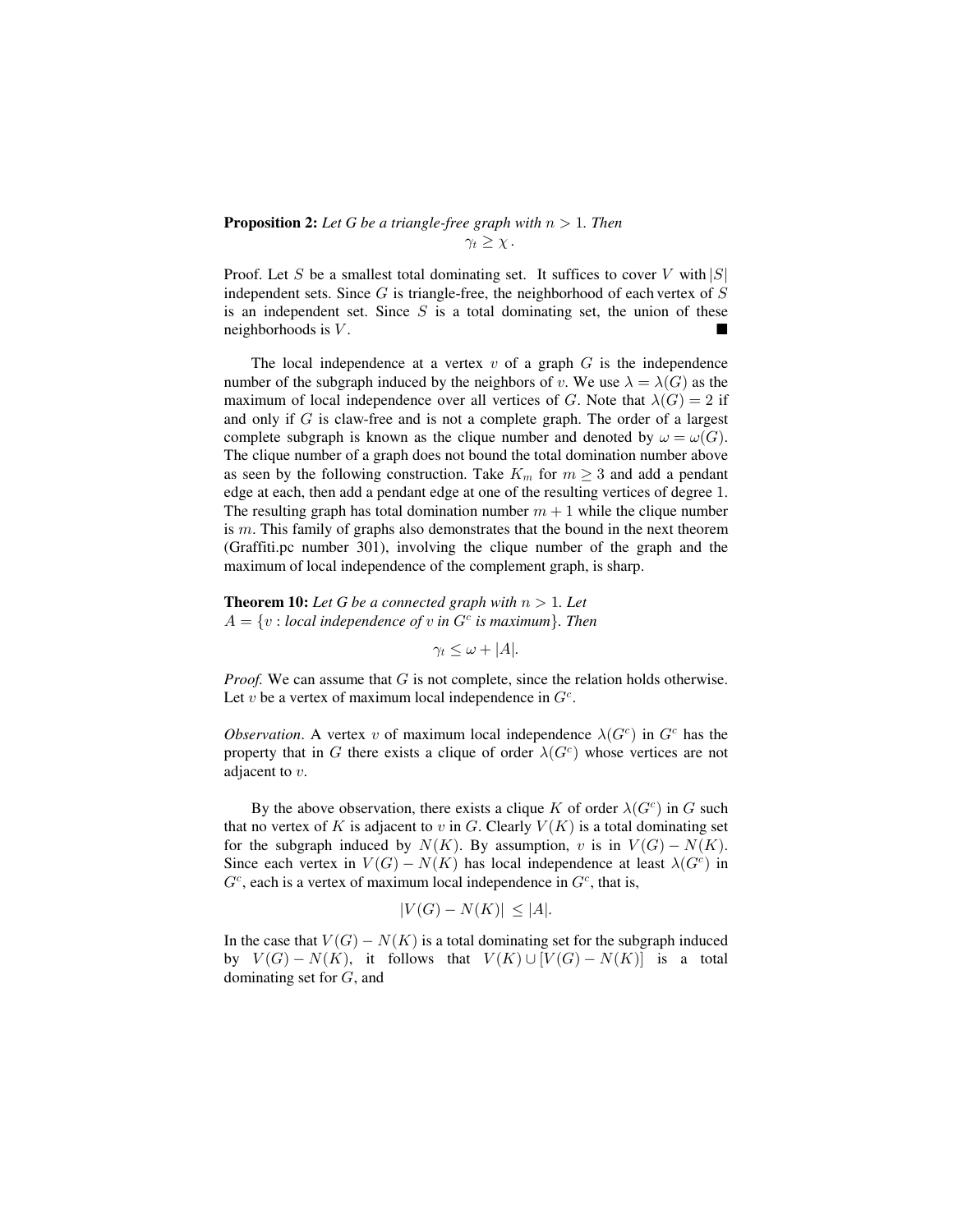$$
\gamma_t \le |V(K)| + |V(G) - N(K)| \le \omega + |A|.
$$

On the other hand, in case  $V(G) - N(K)$  is not a total dominating set for the subgraph induced by  $V(G) - N(K)$ , there must exist an isolated vertex x in the subgraph induced by  $V(G) - N(K)$ . Since G is assumed to be connected, x must be adjacent to some vertex n in  $N(K) - V(K)$ . Now let  $x_1, x_2, ..., x_k$  be the isolated vertices in the subgraph induced by  $V(G) - N(K)$ . For each vertex  $x_i$ , let  $n_i$  be a neighbor of  $x_i$  in  $N(K)$  with respect to G. Then  $[V(G) - N(K)] - \{x_1, x_2, ... x_k\} \cup \{n_1, n_2, ..., n_k\}$  is a total dominating set for the subgraph induced by  $V(G) - N(K)$ . Finally,  $V(K) \cup [[V(G) - N(K)] - \{x_1, x_2, ... x_k\} \cup \{n_1, n_2, ..., n_k\}]$  is a total dominating set for G of order at most  $\omega + |A|$ .

## **Bibliography**

- [1] M. Chellali and T. W. Haynes, *Total and paired-domination numbers of a tree*, AKCE Int. J. Graphs Comb., 1(2004), 69-75.
- [2] M. Chellali and T. W. Haynes, *A note on the total domination of a tree*, J. Combin. Math. Combin. Comput., 58(2006), 189-193.
- [3] E. Cockayne, R. Dawes and S. Hedetniemi, *Total domination in graphs*, Networks, 10(1980), 211-219.
- [4] E. DeLaViña, *Graffiti.pc*, Graph Theory Notes of New York, *XLII(2002)*, 26-30.
- [5] E. DeLaViña, *Some history of the development of Graffiti*, DIMACS volume "Graphs and Discovery: Proceedings of the 2001 Working Group on Computer-Generated Conjectures from Graph Theoretic and Chemical Databases," 69(2005), 81-118.
- [6] E. DeLaViña, "Written on the Wall II," Web address: http://cms.dt.uh.edu/faculty/delavinae/research/wowII
- [7] E. DeLaViña, Web site of bibliographical information on conjectures of Graffiti and Graffiti.pc, Web address: http://cms.dt.uh.edu/faculty/delavinae/research/wowref.htm
- [8] E. DeLaViña, R. Pepper and B. Waller, *Independence, radius and Hamiltonian paths*, to appear (2007).
- [9] P. Erdös, M. Saks, and V. Sós, *Maximum induced trees in graphs*, Journal of Graph Theory, 41(1986), 61-79.